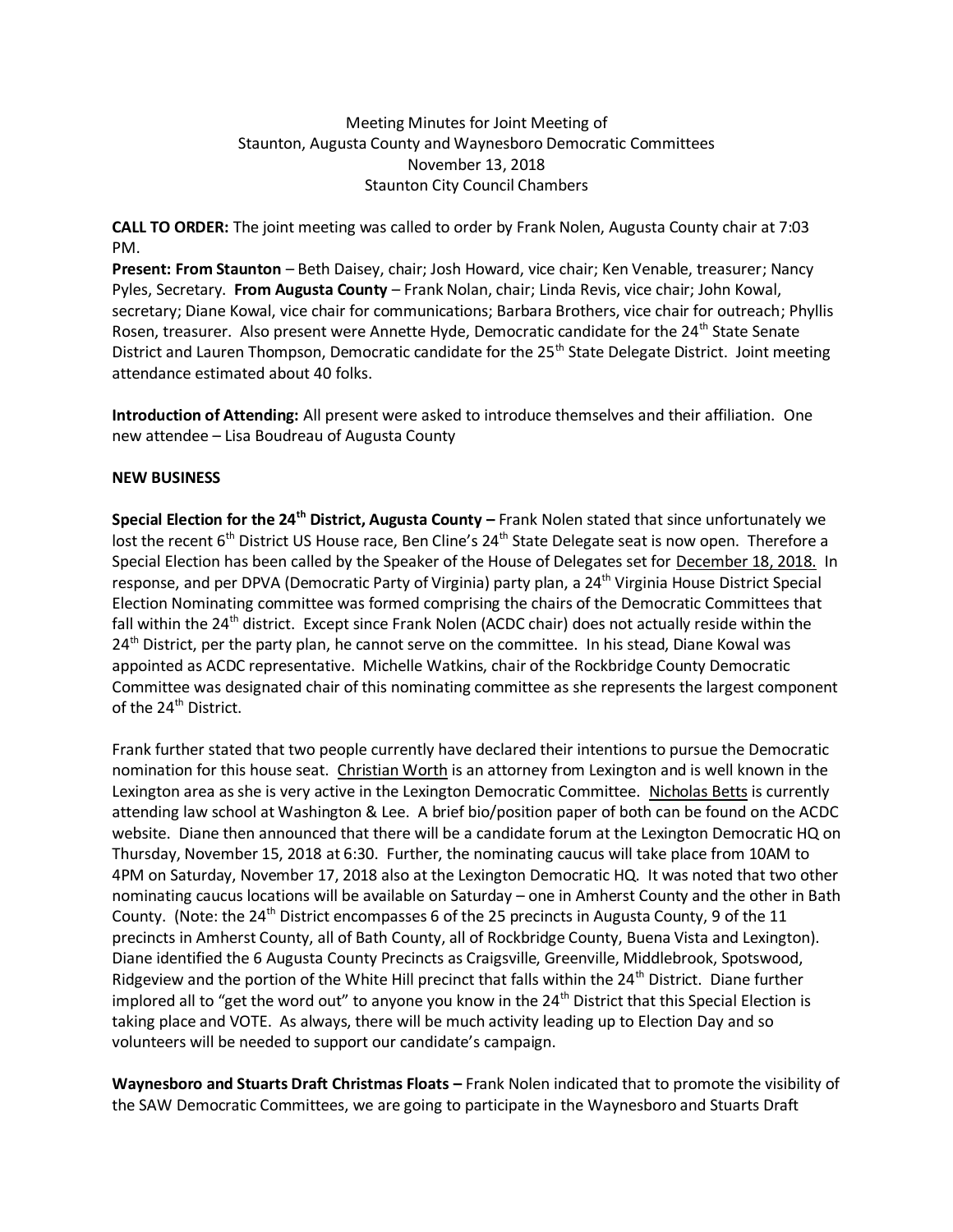Christmas parades to be held December  $1<sup>st</sup>$  at 6PM and December  $8<sup>th</sup>$  at 4PM respectively. Frank has volunteered his trailer and John Kowal has volunteered his pickup. Beth Daisey expressed regret that we will not be participating in the Staunton parade scheduled for November 26<sup>th</sup>, due to the short timeframe. However she strongly encouraged all to participate in the Waynesboro and Stuarts Draft parades to get as many Democrats as possible to show up. Beth took the action of trying to get the 24<sup>th</sup> Virginia House District Special Election Democratic candidate to participate with us in the Stuarts Draft parade.

# **OLD BUSINESS**

**2019 VA State and Delegate Candidates –** Josh Howard indicated that 2019 will be a busy year with all seats in both the State House of Delegates and the State Senate up for reelection. In the SAW area, this includes the 20<sup>th</sup>, 24<sup>th</sup> and 25<sup>th</sup> House of Delegates Districts and the 24<sup>th</sup> State Senate District. Currently we have one announced candidate for the  $24<sup>th</sup>$  State Senate District – Annette Hyde and two announced candidates for the 25<sup>th</sup> House of Delegates District – Jennifer Kitchen and Lauren Thompson.

**SDC & ACDC Headquarters Space –** Frank stated the issue as to whether we continue to rent the "front" space along with the usual "middle" space of the SDC/ACDC HQ or revert back to only renting the "middle" space we have normally occupied. The rent for only the "middle" space is \$200/month (split between SDC & ACDC). For the last two months, the rent increased by \$300/month to \$500/month (again split between SDC & ACDC) to occupy both the "middle" and "front" spaces. The agreement on leasing the "front" space is due to expire on or about November  $15<sup>th</sup>$ . The floor was opened for discussion:

- **Julia Davis**: Having that front space on the street makes us much more visible with the signage.
- **Charlotte Shnaider:** Can we keep the "front" space and let go of the "middle"? **Answer:** Frank We can certainly approach the building owner with this idea, however, there are two potential issues: 1) There is no access to the basement from the "front" space so we would lose that area for storage that we now enjoy, and 2) The owner originally wanted an additional \$500 for adding the "front" space but was negotiated down to an additional \$300 for the short term. So may not be agreeable to \$300/month for just the "front" space in the long term.
- **Barbara Brothers:** It's difficult to make a decision without all the information Is this even affordable?
- **Mary Miller:** What are we going to use the extra space for until the next election?
- **Phyllis Rosen (ACDC treasurer):** This will be hard on the budget the extra \$150/month (the ACDC portion) for a year would materially impact our checkbook balance.
- **Marney Gibbs:** I'm an advocate for having good permanent space of some kind to avoid having to spend time trying to find space at election time. Also gives storage space for float/booth decorations rather than having it scattered around people's houses. We need to keep something at that location. **Answer:** Frank – Not the intent to abandon the location entirely. Don't need a vote to continue to rent just the "middle" space – just if we incur additional cost.
- **Richard Bolstein:** I don't see a big advantage of keeping the "front" space. Not much more visibility for the expense.
- **Beth Daisey:** One way to finance additional space would be to go out and find donors (either businesses or individuals) to sponsor a month of rent. Get sponsors on a month-to-month basis. We don't need the extra work of having to be looking for additional space at election time.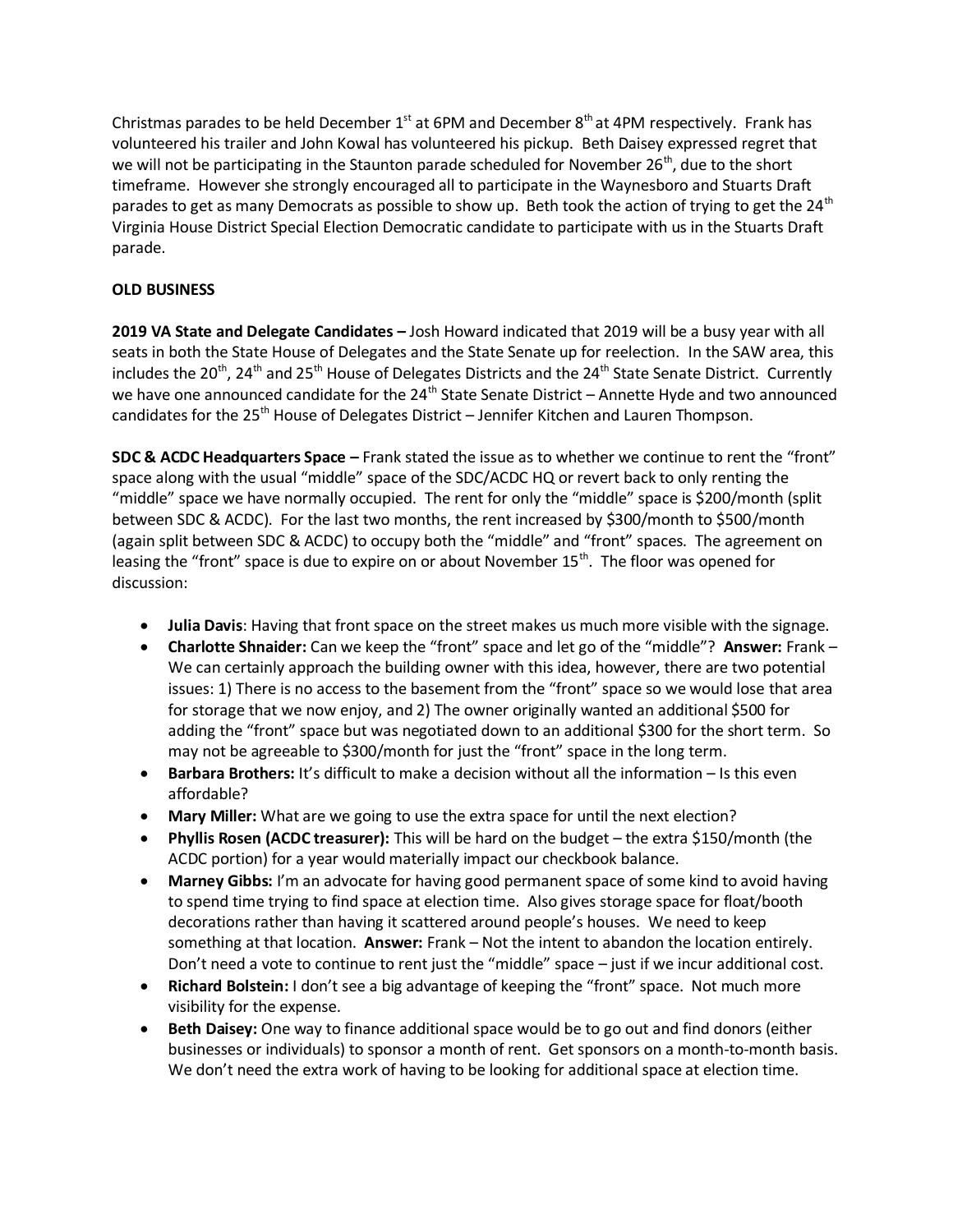• Diane Kowal: We will be needing the additional space to support the upcoming 24<sup>th</sup> district special election candidate through December 18<sup>th</sup> – possible canvassing, phone banking, etc.

Frank then wanted to take a pause and asked for a motion on one of three options:

- 1) Continue renting the "middle" and "front" space for \$500 for one more month to support the special election provided the landlord agrees.
- 2) Continue renting the "middle" and "front" space for the next year.
- 3) Give up the "front" space immediately.

**Katie Cathey motion:** "Move to notify the landlord of our intent to keep the "center" section and request to renegotiate a lower fee for the front section for a year". Charlotte Shnaider seconded. Discussion:

- **Richard Bolstein:** Need to know how much we can afford. **Answer:** Both the ACDC and SDC treasurers indicated that the additional rent expense for a year would drain the respective current bank accounts. It was noted though that both committees will begin to receive dues payments after the turn of the year to replenish the bank accounts somewhat.
- **Sharon Adams:** Is the owner searching for a renter? **Answer:** He wants to rent the front area but recognizes we have an agreement for the center section.
- **Phyllis Rosen (ACDC treasurer):** The extra expense just pushes the budget too much. People were generous this year because of the election but may not be in the coming year.
- **John Kowal:** What are we doing with the "front" space come November 15<sup>th</sup> when the agreement expires and we are negotiating? **Answer:** Unknown except the landlord will probably be flexible on this timing.

Frank then paused and asked for a motion to rent the "front" space for one more month.

**Richard Bolstein motion:** "Move to amend the original motion by adding: [retain the "front" space for another month for the \$300 rent through December  $18<sup>th</sup>$  if the landlord agrees]". Michael Waterman seconded. Motion carried.

Frank then called for a vote on the original motion as amended. Original motion as amended carried unanimously.

### **VOLUNTEER OF THE QUARTER**

Frank Nolen then presented a Certificate of Appreciation to the SAW committees Volunteer of the Quarter July-Sept 2018 to Diane Kowal. Thanking her for all the hard work and dedication, the presentation was met with thunderous applause.

#### **SCHOOL BUS SAFETY RESOLUTION**

Frank then presented a resolution for consideration that involves school bus safety. The issue is that people continue to pass school buses when they are stopped to load or unload children. The resolution was developed in response to the recent article in the News Leader that included the story of the two families across the country that recently lost children as a result of motorists ignoring stopped school buses. The article also discussed efforts by local law enforcement. The resolution calls for the Board of Supervisors/City Councils and the Boards of Education in the SAW community to do more in addressing this issue. It also shows appreciation to one local law enforcement agency (Augusta County) for already